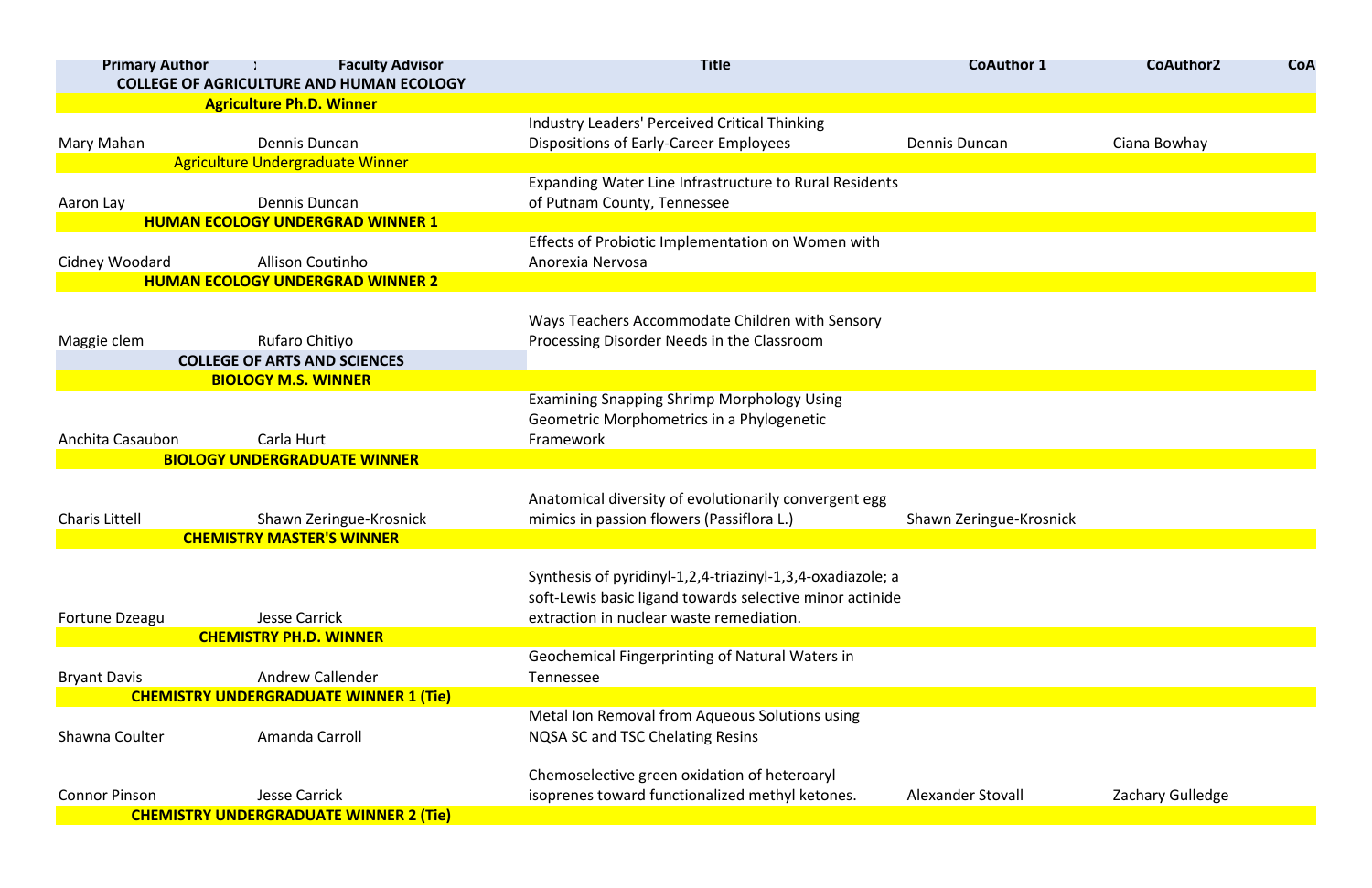

| <b>Chance Morris</b>         | Amanda Carroll                                                  | Water Remediation Utilizing ISA, TSC, and SC<br>Synthesis of a novel Terpenoid and optimization of its<br>preparation for yield and<br>environmental impact using Design of Experiment<br>(DOE) |                        |
|------------------------------|-----------------------------------------------------------------|-------------------------------------------------------------------------------------------------------------------------------------------------------------------------------------------------|------------------------|
| <b>Sydney Asmus</b>          | <b>William Carroll</b>                                          |                                                                                                                                                                                                 | <b>Taylor Fletcher</b> |
|                              | <b>EARTH SCIENCES MASTER'S WINNER</b>                           |                                                                                                                                                                                                 |                        |
|                              |                                                                 | A Method for Mapping Environmental Justice Factors                                                                                                                                              |                        |
| <b>Madison Moffitt</b>       | Peter Li                                                        | by Watershed                                                                                                                                                                                    |                        |
|                              | <b>EARTH SCIENCES UNDERGRADUATE WINNER</b>                      |                                                                                                                                                                                                 |                        |
|                              |                                                                 | Microstructures in faulted sandstone near Spencer,                                                                                                                                              |                        |
| <b>Joel Baker</b>            | <b>Michael Harrison</b>                                         | <b>Tennessee</b>                                                                                                                                                                                | Alyssa Oldfathe        |
|                              | <b>ENGLISH MASTER'S WINNER</b>                                  |                                                                                                                                                                                                 |                        |
| Hayle Moore                  | <b>Helen Hunt</b>                                               | Fanny Hill: An Eighteenth Century Bisexual Woman                                                                                                                                                |                        |
|                              | <b>ENGLISH UNDERGRADUATE WINNER</b>                             |                                                                                                                                                                                                 |                        |
| <b>Christopher Fairchild</b> | Kristen Deiter<br><b>FOREIGN LANGUAGES UNDERGRADUATE WINNER</b> | Is King Richard a True Machiavellian? Comparing The<br>Prince to The True Tragedy of Richard The Third                                                                                          |                        |
|                              |                                                                 | Industries of Vice: Alcohol, Tobacco, and COVID in<br>Germany                                                                                                                                   |                        |
| <b>Daniel Frost</b>          | <b>Martin Sheehan</b>                                           |                                                                                                                                                                                                 |                        |
|                              | <b>HISTORY UNDERGRADUATE WINNER</b>                             |                                                                                                                                                                                                 |                        |
| <b>Summer King</b>           | Allen Driggers                                                  | The European Question in America, 1861-1865                                                                                                                                                     |                        |
|                              | <b>MATHEMATICS MASTER'S WINNER</b>                              |                                                                                                                                                                                                 |                        |
|                              |                                                                 | An Introduction to Wavelets and Multiresolution                                                                                                                                                 |                        |
|                              |                                                                 | Analyses with an Application to Digital Signal                                                                                                                                                  |                        |
| <b>Sydney Clere</b>          | Amy Chambers                                                    | Processing                                                                                                                                                                                      |                        |
|                              | <b>PHYSICS UNDERGRADUATE WINNER</b>                             |                                                                                                                                                                                                 |                        |
| Zachary Hinchman             | Mustafa Rajabali                                                | Designing a Laser Ablation Ion Source                                                                                                                                                           | <b>Jackson Dittert</b> |
|                              | <b>COLLEGE OF EDUCATION</b>                                     |                                                                                                                                                                                                 |                        |
|                              | <b>COUNSELING AND PSYCHOLOGY MASTER'S WINNER</b>                | Career decision-making in college students: A path                                                                                                                                              |                        |
|                              |                                                                 | analysis of early childhood attachment, gender, age,                                                                                                                                            |                        |
| Lara Strate                  | <b>Tony Michael</b>                                             | and socioeconomic status                                                                                                                                                                        |                        |
|                              | <b>COUNSELING AND PSYCHOLOGY PH.D. WINNER</b>                   |                                                                                                                                                                                                 |                        |
|                              |                                                                 |                                                                                                                                                                                                 |                        |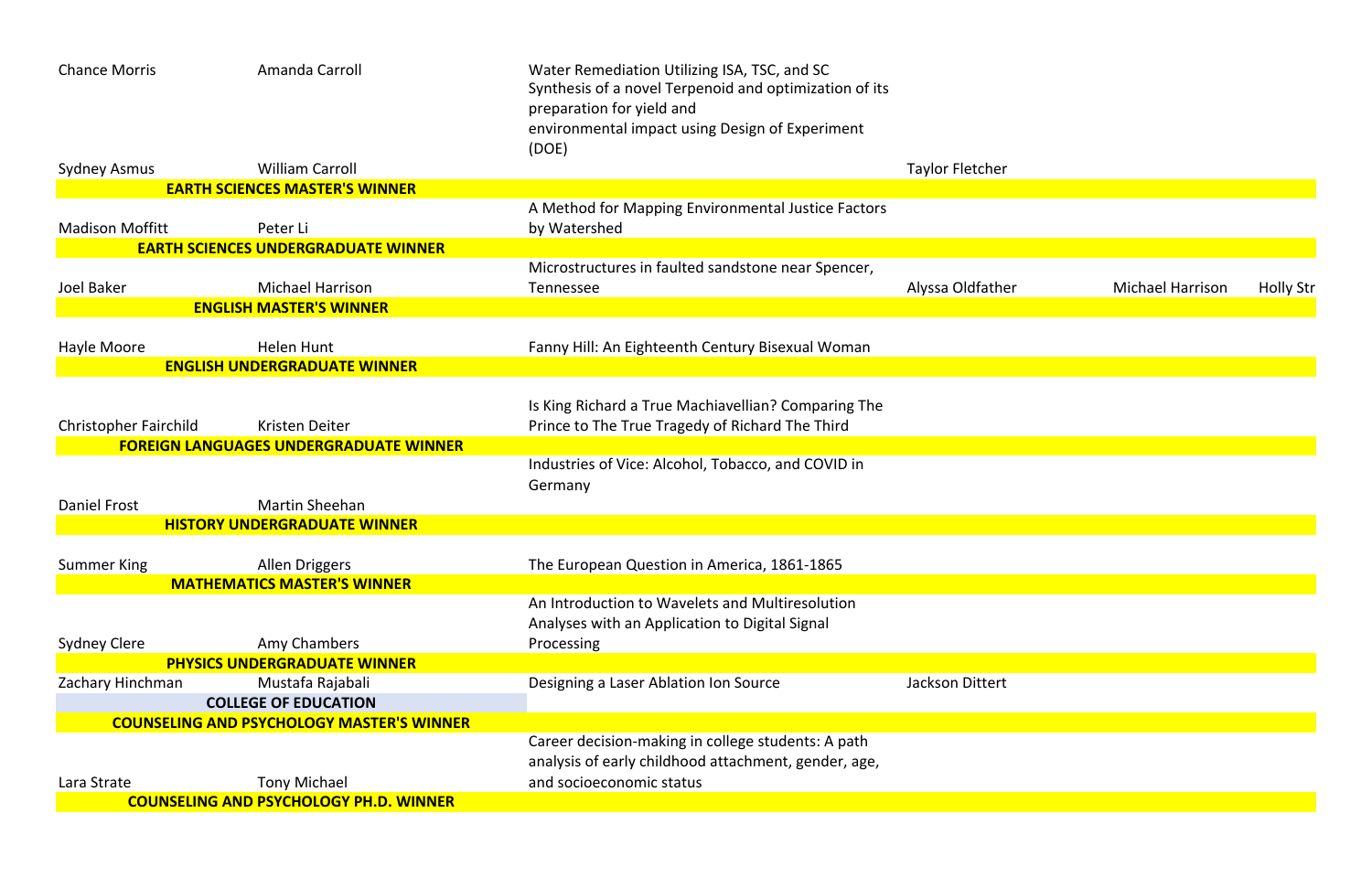|                             |                                                                     | An investigation of the factor structure and<br>psychometric properties of the Adverse Childhood |                        |
|-----------------------------|---------------------------------------------------------------------|--------------------------------------------------------------------------------------------------|------------------------|
| <b>Brittney Phillips</b>    | <b>Tony Michael</b>                                                 | Experiences scale in college students.                                                           |                        |
|                             | <b>COUNSELING AND PSYCHOLOGY UNDERGRADUATE WINNER</b>               |                                                                                                  |                        |
|                             |                                                                     | Examining the Relationship Between Identity and                                                  |                        |
| Livia James                 | Nicole Henniger                                                     | <b>Shame Resilience</b>                                                                          |                        |
|                             | <b>CURRICULUM AND INSTRUCTION PH.D. WINNER</b>                      |                                                                                                  |                        |
|                             |                                                                     | The Relationship of Adverse Childhood Experiences,                                               |                        |
|                             |                                                                     | Protective and Compensatory Experiences and                                                      |                        |
| <b>Adrianne Colquitt</b>    | George Chitiyo                                                      | <b>Children's Flourishing</b>                                                                    |                        |
|                             | <b>EXERCISE SCIENCE UNDERGRADUATE WINNER</b>                        |                                                                                                  |                        |
|                             |                                                                     | Is there a relationship between lower body power and                                             |                        |
| Noah Schwartz               | <b>Michael Phillips</b>                                             | speed?                                                                                           | <b>Nicholas Haynes</b> |
|                             | <b>COLLEGE OF ENGINEERING</b>                                       |                                                                                                  |                        |
|                             | <b>CHEMICAL ENGINEERING MASTER'S WINNER</b>                         |                                                                                                  |                        |
|                             |                                                                     | Direct Formic Acid Fuel Cells: Mass Transport                                                    |                        |
| Steven Lam                  | Joe Biernacki                                                       | Optimization of the Anode Catalyst Layer                                                         |                        |
|                             | <b>CHEMICAL ENGINEERING PH.D. WINNER</b>                            |                                                                                                  |                        |
|                             |                                                                     |                                                                                                  |                        |
|                             |                                                                     | Role of Nanocellulose Hydrogels in Regenerative                                                  |                        |
| <b>Anfal Haris</b>          | <b>Robby Sanders</b><br>CHEMICAL ENGINEERING UNDERGRADUATE WINNER 1 | <b>Medicine: Preliminary Observations</b>                                                        | Pedro Arce             |
|                             |                                                                     | The Syllabus as an Agreement of Cooperation for                                                  |                        |
| <b>Isabella Southerland</b> | Pedro Arce                                                          | <b>Course Learning: A Student Perspective</b>                                                    |                        |
|                             | CHEMICAL ENGINEERING UNDERGRADUATE WINNER 2 (Tie)                   |                                                                                                  |                        |
|                             |                                                                     | Synthesis of near-infrared pigments for novel sensor                                             |                        |
| John Clark                  | <b>Holly Stretz</b>                                                 | applications                                                                                     | <b>Holly Stretz</b>    |
|                             |                                                                     | Role of Intermediaries in the Degradation of                                                     |                        |
|                             |                                                                     | Acetaminophen by Photocatalytic Methods:                                                         |                        |
| Luke Horne                  | Pedro Arce                                                          | <b>Preliminary Observations</b>                                                                  | Sabrina Hurlock        |
|                             | <b>CIVIL AND ENVIRONMENTAL ENGINEERING M.S. WINNER</b>              |                                                                                                  |                        |
|                             |                                                                     | FLOOD RISK EDUCATION IN THE TRACE CREEK                                                          |                        |
|                             |                                                                     | <b>WATERSHED USING HEC-RAS AND ARCGIS STORY</b>                                                  |                        |
| <b>Brady England</b>        | Alfred Kalyanapu                                                    | <b>MAPS</b>                                                                                      | Maci Arms              |
|                             | <b>CIVIL AND ENVIRONMENTAL ENGINEERING UNDERGRADUATE</b>            |                                                                                                  |                        |

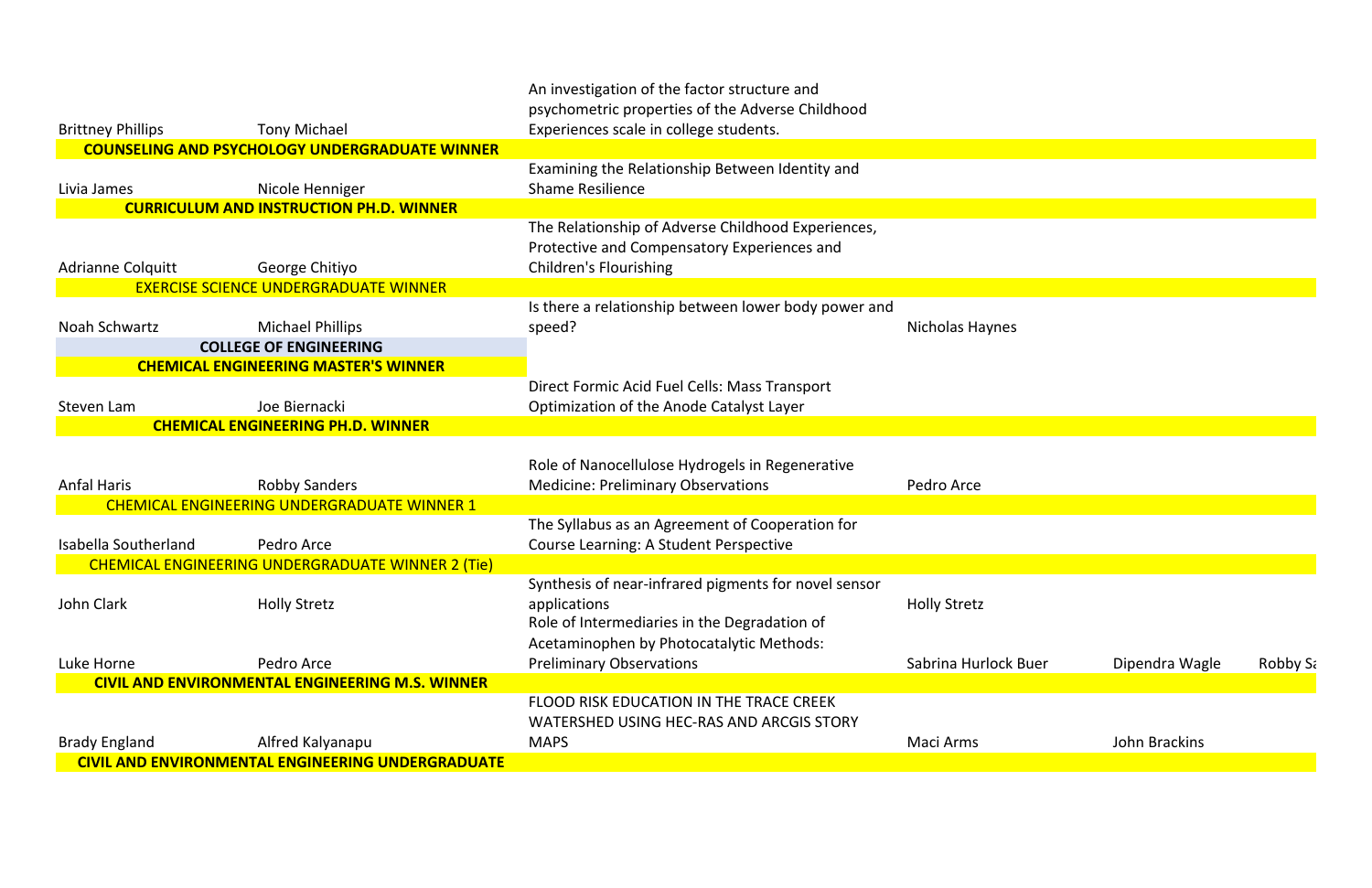|                           |                                                                                   | Microplastics Sampling and Identification in<br>Wastewater Treatment Plants around Middle                                        |                       |                 |           |
|---------------------------|-----------------------------------------------------------------------------------|----------------------------------------------------------------------------------------------------------------------------------|-----------------------|-----------------|-----------|
| <b>Caroline Hitchcock</b> | Tania Datta                                                                       | <b>Tennessee</b>                                                                                                                 | <b>Justin Murdock</b> | Tania Datta     |           |
|                           | <b>Computer Science Master's Winner 1</b>                                         |                                                                                                                                  |                       |                 |           |
| <b>Matthew Brotherton</b> | <b>William Eberle</b>                                                             | Using Graph-based Knowledge Discovery to Detect<br>Anomalous Patterns in Crime Data                                              |                       |                 |           |
|                           | <b>COMPUTER SCIENCE MASTER'S WINNER 2</b>                                         |                                                                                                                                  |                       |                 |           |
|                           |                                                                                   |                                                                                                                                  |                       |                 |           |
| Sharanya Aavunoori        | <b>William Eberle</b><br><b>COMPUTER SCIENCE PH.D. WINNER (Tie)</b>               | Diagnostic Prediction using Clinical text analysis                                                                               |                       |                 |           |
|                           |                                                                                   |                                                                                                                                  |                       |                 |           |
| Daniel Adams              | <b>William Eberle</b>                                                             | Estimating the Condition of Streams & Rivers: An<br>approach using supervised learning methodologies                             | Peter Li              |                 |           |
| Islam Elgarhy             | <b>William Eberle</b>                                                             | Data Mining for Cardiovascular Disease Prediction                                                                                |                       |                 |           |
|                           | <b>COMPUTER SCIENCE UNDERGRADUATE WINNER 1</b>                                    |                                                                                                                                  |                       |                 |           |
| Lukas Motykowski          | Doug Talbert                                                                      | Anomaly Detection using Convolutional Neural<br>Networks in Wire Arc Manufacturing                                               |                       |                 |           |
|                           | <b>COMPUTER SCIENCE UNDERGRADUATE WINNER 2 (Tie)</b>                              |                                                                                                                                  |                       |                 |           |
| Brendan Jackson           | <b>Maanak Gupta</b>                                                               | The Cybersecurity Concerns of Smart Agricultural<br>Vehicles                                                                     | <b>Conall Fisher</b>  | Johnathan Rich  | Jalen Sta |
| Sierra Osborne            | <b>Maanak Gupta</b>                                                               | Vulnerabilities of Autonomous Vehicles: The Impact<br>Self-driving Technology Has On Our Data and Safety                         | Sierra Stewart        | Jayden Wright   | Jonathar  |
|                           | <b>ELECTRICAL AND COMPUTER ENGINEERING M.S. WINNER</b>                            |                                                                                                                                  |                       |                 |           |
| Abiodun Olatunji          | Indranil Bhattacharya<br><b>ELECTRICAL AND COMPUTER ENGINEERING PH.D. WINNER</b>  | Al Based Optimization of Solid State Transformer Core<br>for Modern Electric Vehicles Using Multi-Objective<br>Genetic Algorithm | Indranil Bhattacharya | Webster Adepoju |           |
| Trapa Banik               | Indranil Bhattacharya<br><b>ELECTRICAL AND COMPUTER ENGINEERING UNDERGRADUATE</b> | Mitigation of Jahn-Teller Effect in P2 type Sodium Iron<br>Manganese Oxide Cathode via Ti and V Doping                           | Indranil Bhattacharya |                 |           |

| n Murdock         | <b>Tania Datta</b> |           |
|-------------------|--------------------|-----------|
|                   |                    |           |
|                   |                    |           |
|                   |                    |           |
|                   |                    |           |
|                   |                    |           |
|                   |                    |           |
|                   |                    |           |
|                   |                    |           |
| r Li              |                    |           |
|                   |                    |           |
|                   |                    |           |
|                   |                    |           |
| all Fisher        | Johnathan Rich     | Jalen Sta |
| a Stewart         | Jayden Wright      | Jonathar  |
|                   |                    |           |
|                   |                    |           |
| anil Bhattacharya | Webster Adepoju    |           |
|                   |                    |           |
| anil Bhattacharya |                    |           |
|                   |                    |           |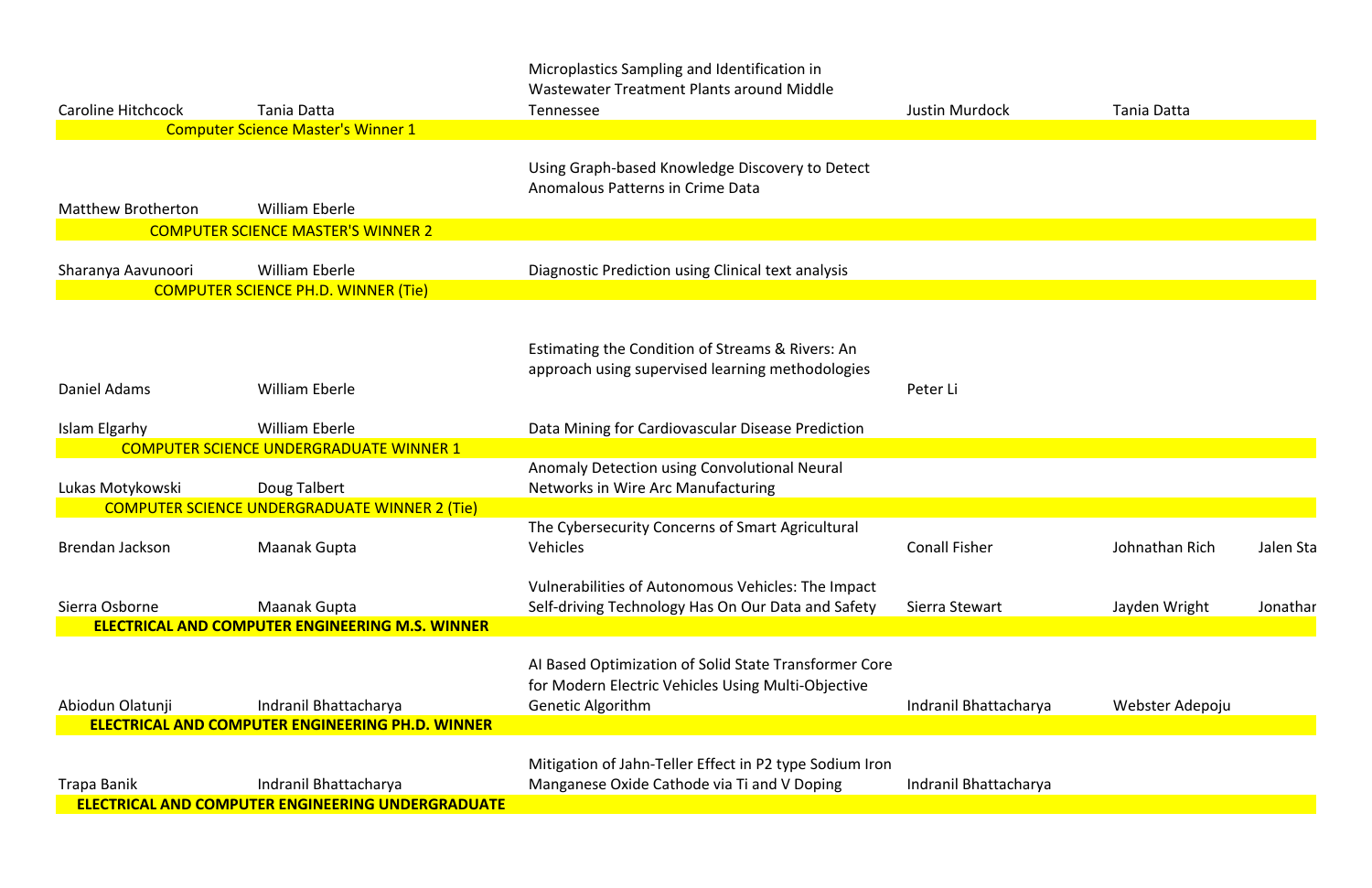|                       |                                                              | Novel Conservative Reversible Logic Gate Logic                                      |              |
|-----------------------|--------------------------------------------------------------|-------------------------------------------------------------------------------------|--------------|
| <b>Weston Beebe</b>   | J.W. Bruce                                                   | <b>Function Implementations with Minimal Garbage</b>                                | J. W. Bruce  |
|                       |                                                              | Towards Automated Machine Learning Detection of                                     |              |
| <b>Parth Patel</b>    | J.W. Bruce                                                   | <b>Academic Dishonesty in Computer-Based Testing</b>                                | J.W. Bruce   |
|                       | <b>MANUFACTURING AND ENGINEERING TECHNOLOGY M.S. WINNER</b>  |                                                                                     |              |
|                       |                                                              | Optimizing Lattice Infill Structures to Reduce Mass &                               |              |
|                       |                                                              | Power Consumption for Popular 3D Printing                                           |              |
| Mohammad Alshaikh Ali | <b>Ismail Fidan</b>                                          | <b>Technologies</b>                                                                 |              |
|                       | <b>MANUFACTURING AND ENGINEERING TECHNOLOGY PH.D. WINNER</b> |                                                                                     |              |
|                       |                                                              |                                                                                     |              |
|                       |                                                              | Investigation of the thermal properties of various short                            |              |
|                       |                                                              | carbon fiber reinforced polymers in Fused Filament                                  |              |
|                       | Ismail Fidan                                                 |                                                                                     | Ismail Fidan |
| Orkhan Huseynov       |                                                              | <b>Fabrication process</b><br>Fatigue Analysis of Carbon Fibre Reinforced Composite |              |
|                       |                                                              |                                                                                     |              |
|                       |                                                              | <b>Components Manufactured by Fused Filament</b>                                    |              |
| Mithila Rajeshirke    | Ismail Fidan                                                 | Fabrication                                                                         | Ismail Fidan |
|                       | <b>MECHANICAL ENGINEERING M.S. WINNER</b>                    |                                                                                     |              |
|                       |                                                              | A Method to Generate 3D Patient-Specific Total Knee                                 |              |
| <b>Andrew Gothard</b> | <b>Steven Anton</b>                                          | <b>Arthroplasty Tibia Models</b>                                                    |              |
|                       | <b>MECHANICAL ENGINEERING PH.D. WINNER</b>                   |                                                                                     |              |
|                       |                                                              | Predicting unknown upstream events using                                            |              |
| Reza Nouri            | Ahmad Vaselbehagh                                            | <b>Convolutional Neural Network</b>                                                 |              |
|                       | <b>MECHANICAL ENGINEERING UNDERGRADUATE WINNER</b>           |                                                                                     |              |
|                       |                                                              | Vibration Analysis of a Concrete Slab Floor Using                                   |              |
| <b>Warren Sims</b>    | <b>Sally Pardue</b>                                          | Piezoelectric Accelerometers                                                        |              |
|                       | <b>COLLEGE OF INTERDISCIPLINARY STUDIES</b>                  |                                                                                     |              |
|                       | <b>ENVIRONMENTAL STUDIES UNDERGRADUATE WINNER</b>            |                                                                                     |              |
|                       |                                                              | Solar Energy for Bridgestone Nature Reserve at                                      |              |
| <b>Rachel Reed</b>    | <b>Steven Sharp</b>                                          | <b>Chestnut Mountain</b>                                                            | Samantha Sny |
|                       | INTERDISCIPLINARY STUDIES UNDERGRADUATE WINNER               |                                                                                     |              |
|                       |                                                              | The Need for STEM workshops and clubs in Carter                                     |              |
| <b>Brandon Pierce</b> | Ann Manginelli                                               | <b>County Tennessee</b>                                                             |              |
|                       | <b>COLLEGE OF NURSING</b>                                    |                                                                                     |              |
|                       | <b>NURSING DNP WINNER</b>                                    |                                                                                     |              |